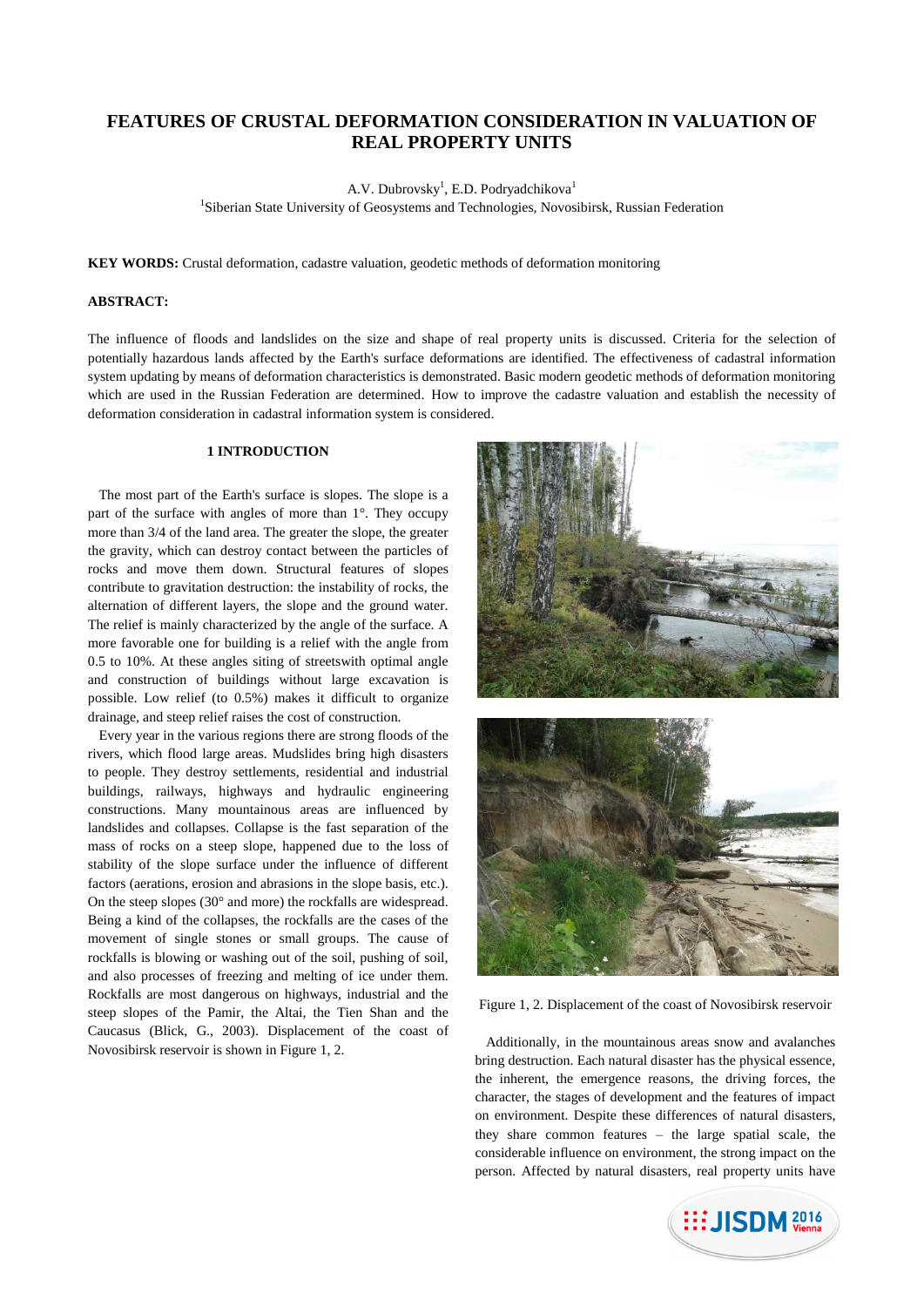different kinds of deformation. Therefore, the effect of flood and landslide on size and shape should be considered in cadastral information system.

#### **2 GEODETIC METHODS OF DEFORMATION MONITORING**

In geodetic practice it is accepted to consider deformation as a change of location of object relatively to any fixed object (Manetti L 2010, Lim, M., 2011). The main purpose of observation is the determination of deformation size for its stabile and effective use. Deformation observation is a complex of measurement and description procedures for identification of the emergence reasons.

The fundamental method of studying crustal deformation is a geodesic method that provides an objective characterization of spatial processes. The results of geodetic monitoring give spatial coordinate basis for the integration of other geoecological methods and for adoption of administrative decisions. Monitoring deformation of the Earth's surface is performed by means of geometric and trigonometric land surveying (trigonometrical leveling, hydrolevelling, microlevelling), photo and stereo photogrammetric methods. Basic modern geodetic method of deformation monitoring used in the Russian Federation is the trigonometrical leveling (Ustavitch G. A., 2014).

Its main advantages are high accuracy and speed of measurements, simple and inexpensive standard equipment, ability to perform measurements in difficult and limited conditions. The most important factor of system of geodetic control is the integrated approach to solving the problem. The results of geodetic monitoring meet the interests of all organizations and companies – designers, builders, operating organizations.

To control the development of deep deformations of the Earth's surface geodesy applies modern satellite geodetic technologies and geophysical (magnetic) methods of measurement of depth of landslide deformations, and methods of statistical and mathematical modeling forecasting with consideration of the perturbation of the Earth's surface (Erol S., 2013).

SSUGT's specialists carry out constant monitoring of the coast of Novosibirsk reservoir and its destruction influenced by wind and wave erosion (Figure 3, 4**)**. At the initial stage areas where erosion processes are most intense are identified. For this purpose space imagery data taken at different times were used (Seredovich V. A., 2010).





Figure 3,4. Space imagery data of the coast of Novosibirsk reservoir

Digital maps of the reservoir at different times were created through processing of automatic recognition of objects contours. According to the results, the shift map of the coastline for observed period was compiled (Figure 5**)**. For a detailed monitoring 10 reference points were established. Measurements on these points allow to rate erosion process and predict the speed and area of destruction (Dubrovsky, A. V., 2014).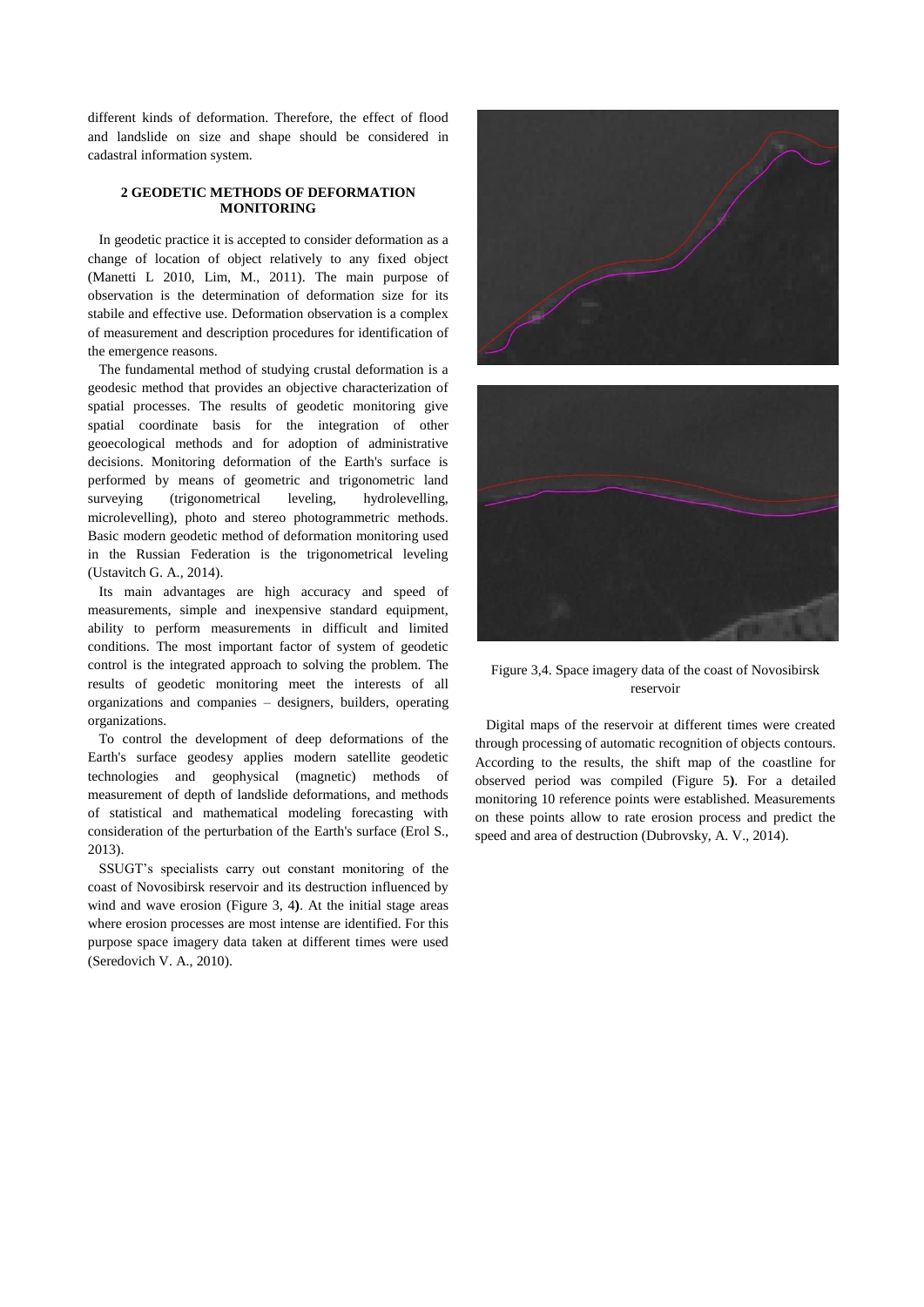

Destruction of the coast during the period of 1979– 2006 (meters)

Reference point Settlement

Figure 5 Shift map of the Novosibirsk reservoir coast for the observed period

## **3 DEFORMATION CHARACTERISTICS FOR CADASTRAL INFORMATION SYSTEM**

Determination of the areas with the crossed relief is difficult and not completely solved. Nevertheless, it becomes necessary to improve the technique and technology of problem determination in high-quality express-evaluation of real property units. Also land plots need reliable information about the current state of rock under them, constantly control of the basic parameters about the strength, stability and safety (Schwarz , 2002). It is efficient to upgrade cadastral information system date by means of deformation characteristics.

Criteria for the selection of potentially hazardous lands influenced by deformation of the Earth's surface are identified. All criteria of crustal deformation consideration can be divided in three groups:

1. Constant impact (tectonic movements, climate, hydrogeology, geocryology);

2. Slow change ( flood and landslide, collapses, rockfalls and soil erosion);

3. Rapid change (earthquakes, human activities).

If the land is affected by one of these factors, in cadastral information system it is necessary to make a corresponding mark.

In modern cadastral information system it is necessary to take into account the changes in the geometric parameters of land plot, which have an impact on its cost. For this purpose it is necessary to introduce a decreasing coefficient:

$$
K = \frac{S_p - S}{S_p} \tag{1}
$$

where  $K -$  the coefficient (index) of deformation;  $S_p$  – the permissible deformation; S – the deformation during the observation period.

Maximum deformation of industrial and civilian high-rise buildings is 80-150 mm.

The cadastre valuation of the land plot based on coefficient of deformation is calculated:

$$
C_{w/D} = C_{w/o D} \cdot K \tag{2}
$$

where the  $C_{w/o,D}$  – cadastre valuation of the land plot without crustal deformation consideration ;  $C_{w/D}$  – cadastre valuation of the land plot with crustal deformation consideration;  $K -$  the coefficient (index) of deformation.

## **4 CONCLUSION AND REMARKS**

In cadastral information system the major role is played by the information about land plots, their parts and territorial zones characterizing the right the property relations of it, whereas quantitative and qualitative indicators of land resources, the dynamics of their changes in time and space and another characteristics are not considered.

This problem is urgent in the settlements, because the stability of the foundation and its bearing capacity determine the condition of constructions and the future safety operation of buildings.

Cadastre valuation depends on the stability of the Earth's surface under the object.

Nowadays the improvement the cadastre valuation by deformation consideration in cadastral information system is necessary.